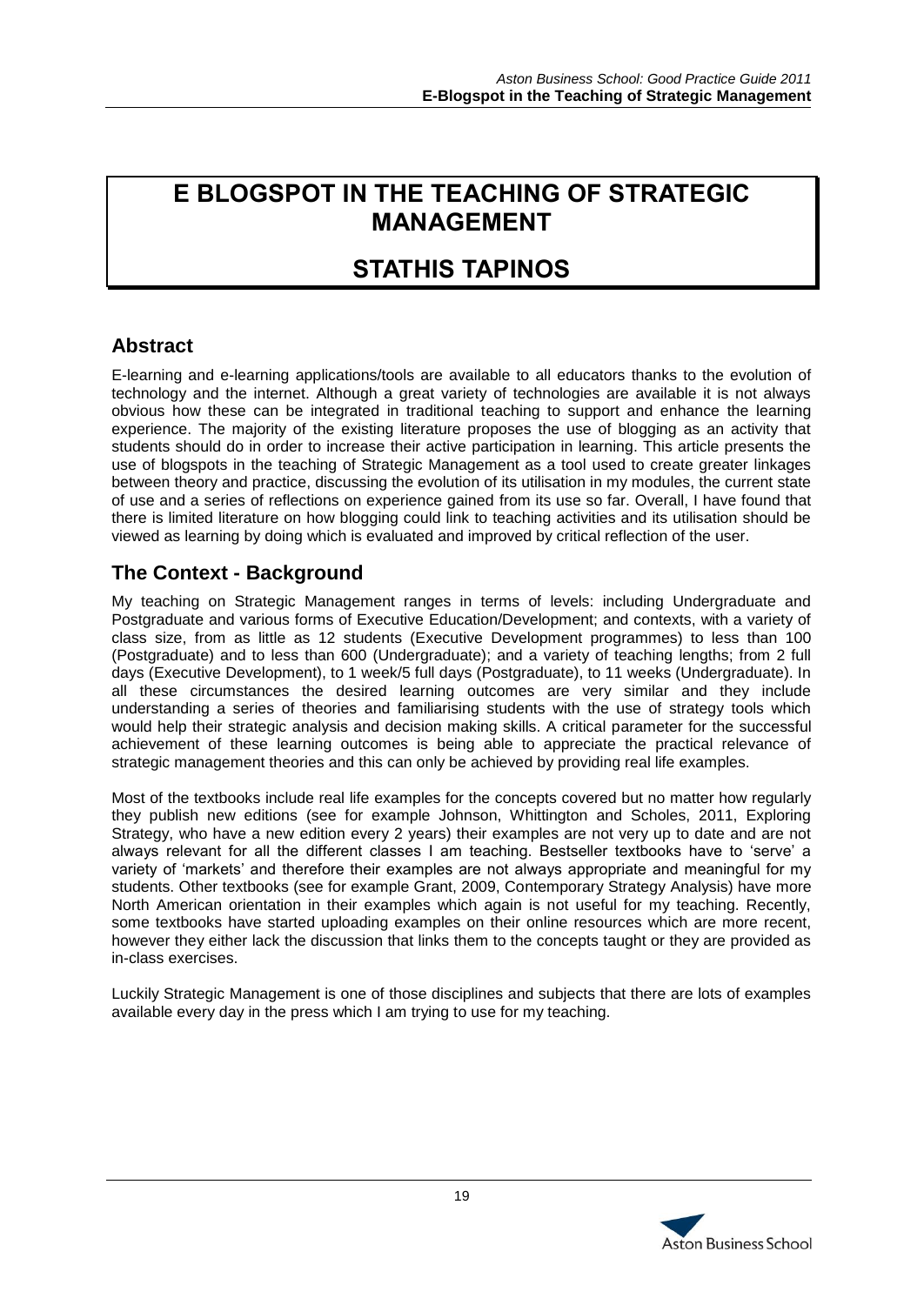# **Evolution of Blogging for Strategic Management**

#### *Pre-Blogging Phase*

When I first started teaching at ABS. I used to collect articles from popular sources such as Business Week, Financial Times, BBC Business in the 'Favourites' of my computer and every week I would select those that I would use for my teaching. Although this worked quite well, there were some weaknesses. The advantage of this approach was that I had several examples for each concept. The weaknesses were associated with the decision of whether to include the examples on the slides or not. If I were to include them on the slides I would have to update all examples every year and to find an optimum solution on how to make available examples from previous years. If I would not include them in the slides but would mention them in the class, there was a possibility that some of the students would miss it or not capture it adequately for revision. The greatest weakness of this approach is that every day new examples from the corporate world occur in the news and it is not possible to make them available if the relevant lecture is finished.

#### *Blogging Phase 1: posting articles*

To resolve the weaknesses of the previous approach, in August 2008, I started experimenting with Blogspots. Although, Blackboard™ had and still has a blog application, I have selected to use an external source because not all my students have access to the ABS intranet and I wanted a source which would not require yearly transition to another system. My blogspot is available at: [http://strat](http://strat-man.blogspot.com/)[man.blogspot.com](http://strat-man.blogspot.com/) .

The construction of the blogspot is a straight forward process which requires no technical skills. Most of blogging sites have a great variety of templates and an increasing number of applications to enhance the use of the blogspot (-my advice: keep it simple!). The only weakness of blogspot.com, in 2008, was that it did not provide the statistics of the site's views and some effort was required to link it with google.analytics.com (in our days this is a standard function).

The first version of my blogspot include: i) the title of the article; ii) the first 2 lines from the article; iii) link to original source; iv) the keywords which relate the article to a specific concept/lecture from my module.

#### *Blogging Phase 2: posting articles with tags*

A few months after the launch of my blogspot, I started using Tags (I have now edited all phase one postings and included Tags for them, too). Tags is a very useful function of blogspots as they create lists of topics. For example, all articles which concern a Merger & Acquisition have the M&A Tag, which means that by pressing the M&A Tag, the user/student would have a list of all M&A articles only without having to search for them. This makes the blogspot more user-friendly and consecutively it should increase its utilisation.

Progressively the list of Tags has increased and I now have about 70 Tags which link to as many concepts from my modules.

#### *Blogging Phase 3: hyperlinks in the slides*

At the end of academic year 2008, I reviewed the use of the blogspot (more details on this in the following section). I deduced that not enough students were using my blogspot. Thus, I searched for an approach to increase its 'visibility'. The best option available was to create hyperlinks in my lectures' Powerpoint slides to the blogspot. Hyperlinks is a very easy to use function in all Microsoft applications where the user copy+pastes the web address as a link on a word or symbol. My approach was to create hyperlinks for each Tag. So, now all Tags from the blogspot are directly linked to the slides; when a student downloads my slides and they see a hyperlink (different colour and underlined) they would press Ctrl and the link to be taken to the Tag with all the relevant articles. For